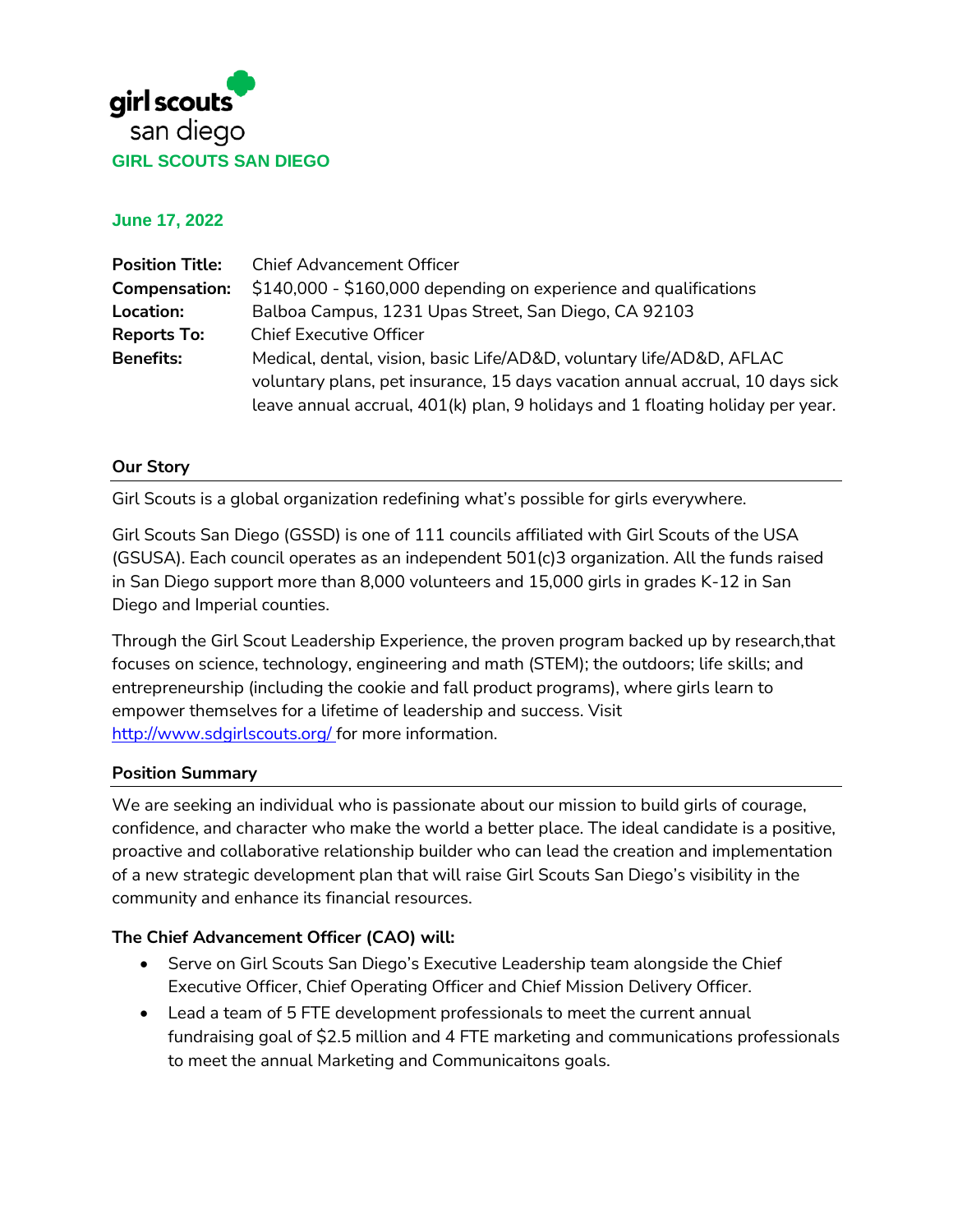- Systematically strengthen the organization's overall fundraising capacity to meet increased fundraising goals each year.
- Personally manage a major gifts (\$10,000+) portfolio, building and maintaining relationships with 50-70 top level donors and prospects.
- Elevate and support the marketing and communication priorities across the organization.

## **Duties & Responsibilities**

## *Strategic Planning & Execution:*

- Take primary ownership of creating and executing a new, 3-year strategic development plan to include annual and capital campaign needs.
- Lead, develop and oversee the execution of strategies for all of Girl Scout San Diego's fundraising areas including campaigns, major gifts, individual giving, planned giving, special events, foundation grants, corporate sponsorships, and an annual fund.

## *Internal Management:*

- Serve as a close strategic advisor and partner to the CEO, as well as a member of the Executive Leadership team.
- Serve as liaison to the Board of Directors and the Philanthropy Committee. Support other Board committees as needed.
- Build a culture of philanthropy across the organization and the Board, demonstrating how all can be stronger advocates for Girl Scouts San Diego in the community.
- Work to foster a culture of continuous improvement, ensuring the highest level of internal and external customer service.
- Coach, mentor, develop and manage Girl Scout San Diego's development team members.
- Create and manage clear success metrics with accountability for achieving goals.

# *Fundraising Operations:*

- Plan and execute a moves management approach to individual and institutional giving.
- Refine and/or establish policies, systems and procedures, with a special emphasis on professionalism and ethical standards, for soliciting, acknowledging, tracking, and reporting gifts.
- Assist with the planning and implementation of events to deliver a superb donor experience and meet fundraising goals.
- Supervise the appropriate use of donor software and reporting, ensuring donor privacy, data accuracy and timeliness of acknowledgements and reporting.
- Leverage technology and data across all development strategies and practices.

### *Donor Relations & Communication:*

• Maintain a personal portfolio of approximately 50-70 top donors and prospects. Solicit and close major gifts to meet an annual goal of \$700,000.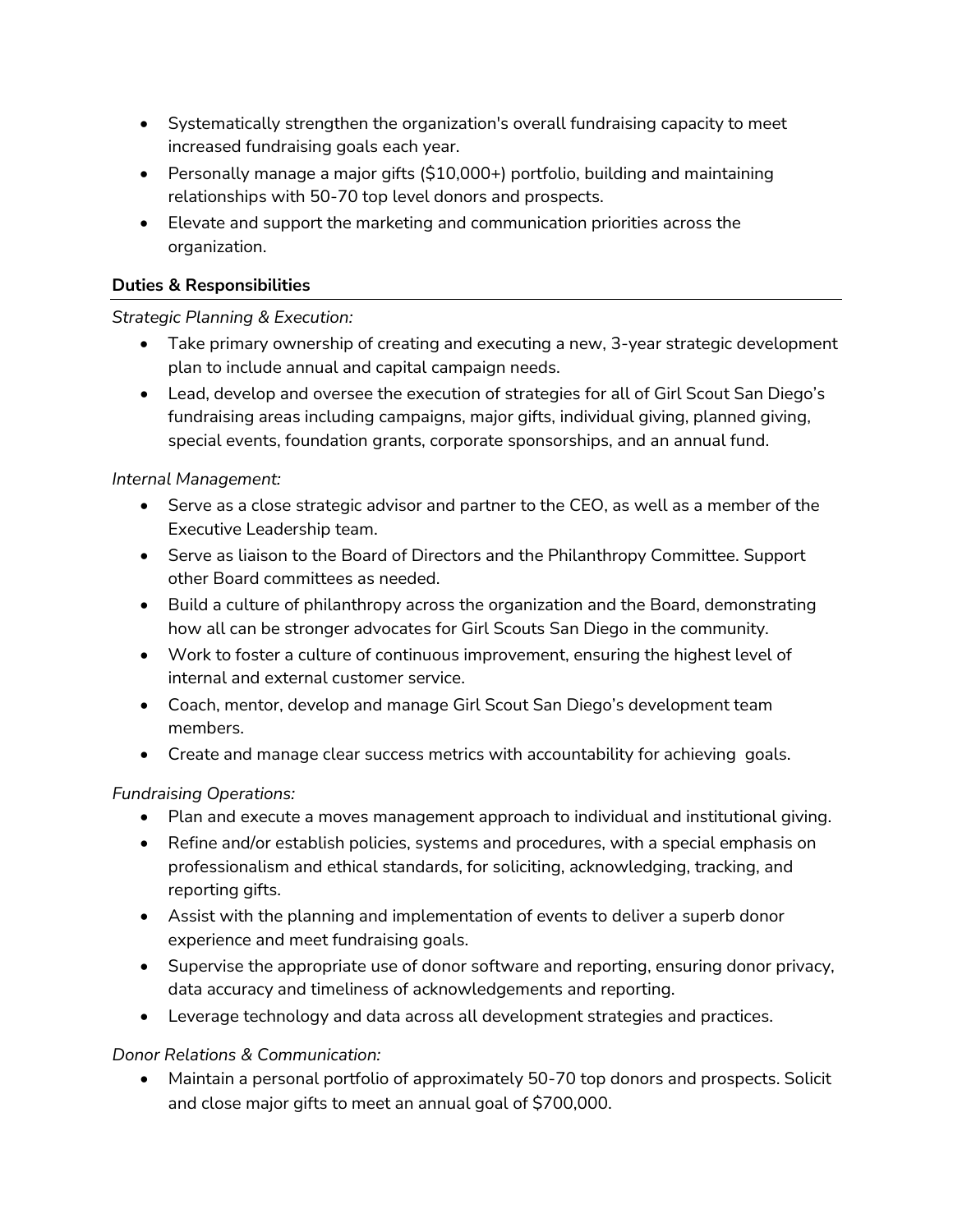- Develop and maintain in-depth knowledge of GSSD program offerings and services to articulate need and impact to donors.
- Build and maintain critical relationships with key local organizations and partners.
- Provide outstanding customer service and support to donors, volunteers, staff and other community contacts.
- Create and implement innovative strategies for securing new and untapped funding resources.
- Integrate development with marketing/communications strategies to maximize Girl Scout San Diego's brand exposure and fundraising opportunities in collaboration with the marketing team.

### **Attributes & Work Style**

- **Visionary:** Drives the vision for Girl Scouts San Diego's fundraising efforts, which ultimately benefits the lives of girls throughout our community.
- **Servant-Leader:** Leads with humility, empathy and awareness; actively contributes to employees' ability to reach their goals and thrive at GSSD.
- **Creates and Fosters Trust:** Honest and consistent communication, accountability to self and others, earnest collaboration.
- **Collaborative:** Fosters a respectful, transparent, and collaborative work environment.
- **Community-minded:** Connects well with individuals across all socio-economic, ethnic, cultural, and professional backgrounds.
- **Proactive & Perseverant:** Demonstrates strong personal initiative and the ability to drive projects through to completion.
- **Positive:** Charismatic, warm and welcoming; a true "people-person."
- **Growth Mindset:** Open to appropriate new opportunities and ideas for GSSD.
- **Analytical:** Studies issues, identifies trends and formulates new ideas.
- **Metrics-Driven:** Pairs ideas with solutions and measurable outcomes.
- **Adaptive:** Works well independently and in teams.
- **Reflective:** Skilled at receiving and giving feedback.
- **Tact & Diplomacy:** Patient, willing and able to have difficult conversations as required.
- **Communicative:** Effectively represents the organization with strong written and oral communication skills.
- **Flexible:** Willing to work evenings and weekends as required.

### **Education & Experience**

- Seasoned leader with fundraising, marketing, and communications experience.
- Bachelor's degree or equivalent in related field; Master's degree preferred.
- At least 7 or more years of progressively responsible experience in fund development/philanthropy, with proven results in campaign development and achievement.